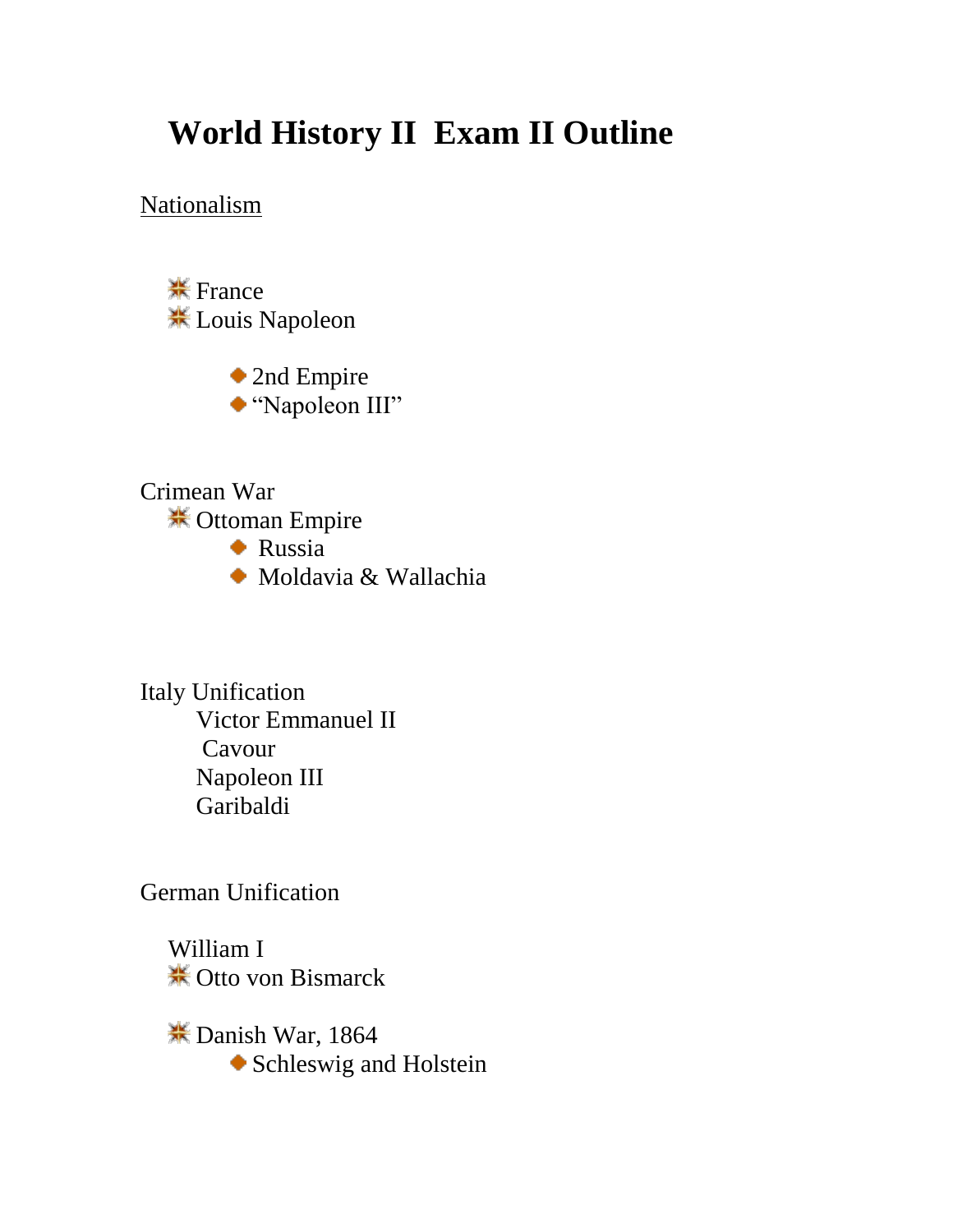Austro-Prussian War, 1866 Königgratz

Franco-Prussian War, 1870-71 **<del></del>** Sedan **<del></del>**★ Alsace-Lorraine William I

Austria multi-ethnic

| Hungarians     | Czechs     |
|----------------|------------|
| <b>Slovaks</b> | Slovenians |
| Croats         | Serbians   |
| Italians       | Ukrainians |
| Poles          | Romanians  |

Karl Marx, Friedrich Engels, *The Communist Manifesto*, 1848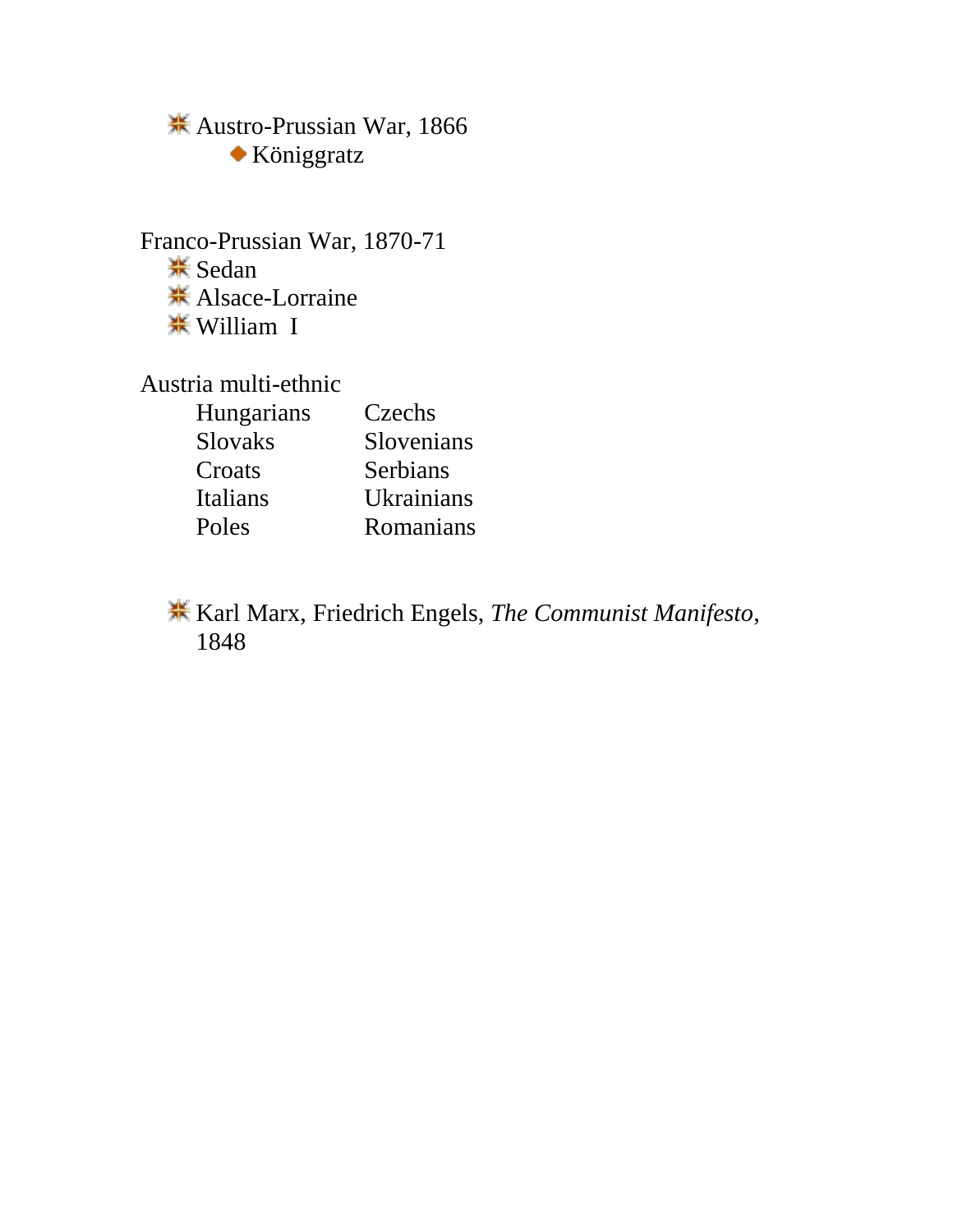## **Imperialism**

Social Darwinism

**\*** Racism

Arguments for Imperialism:

Arguments against imperialism

"New Imperialism"

**<del></del>** Africa

Conference of Berlin

- Cape Colony
	- Cecil Rhodes
	- Boer War
	- South Africa

Imperialism in Asia Australia India Hong Kong

**Others** 

Canada Australia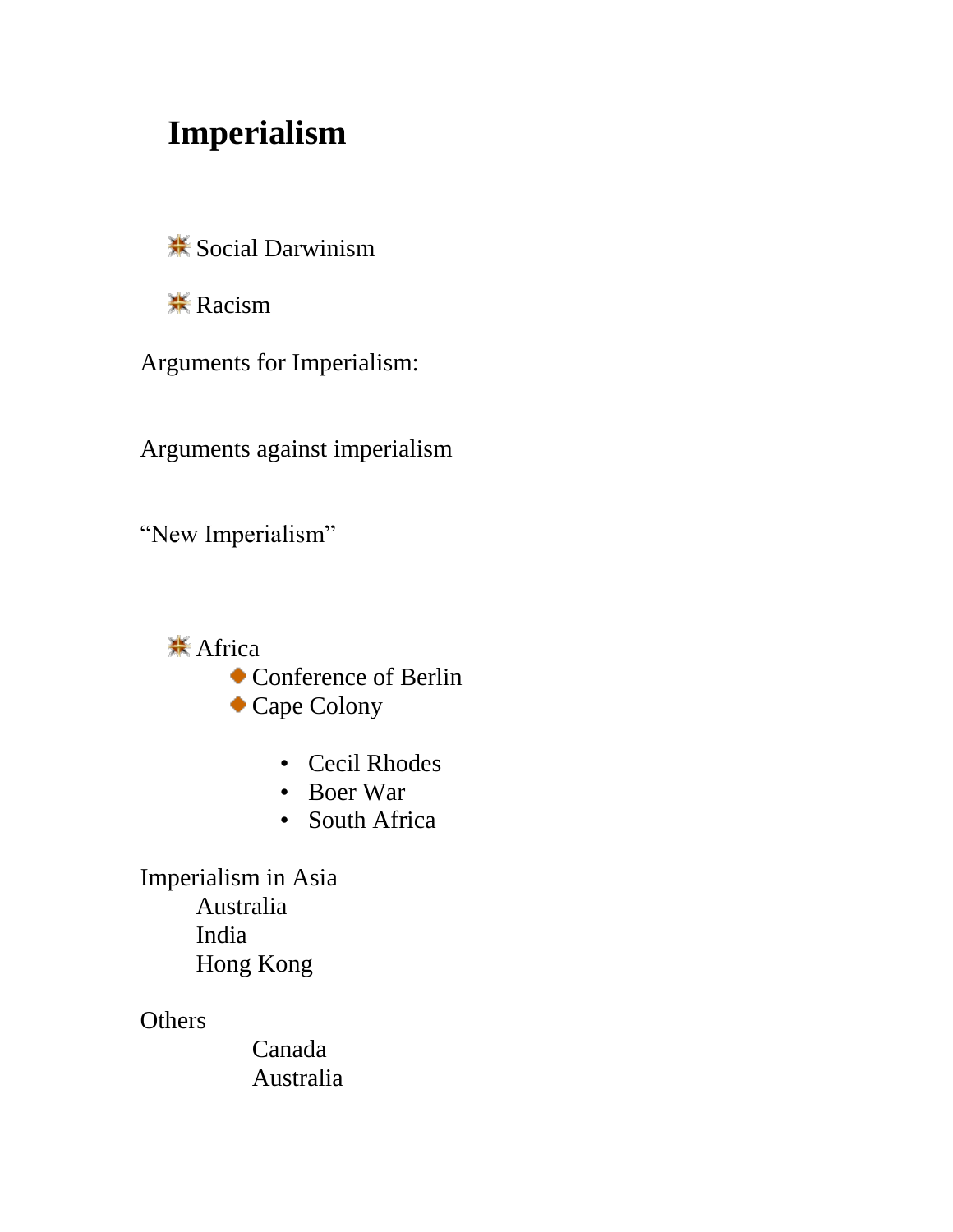$\frac{1}{25}$  Russia Russo-Japanese War

#### **Europe 1870-1914**

Second Industrial Revolution

Phase I 1820-1850s Phase II 1870-1900

What's New?

Europe's two economic zones

Working Class Socialist Parties German Social Democratic Party Labor Unions

Women

Women's Rights Movement **K** Emmeline Pankhurst Women's Social and Political Union

Bertha von Suttner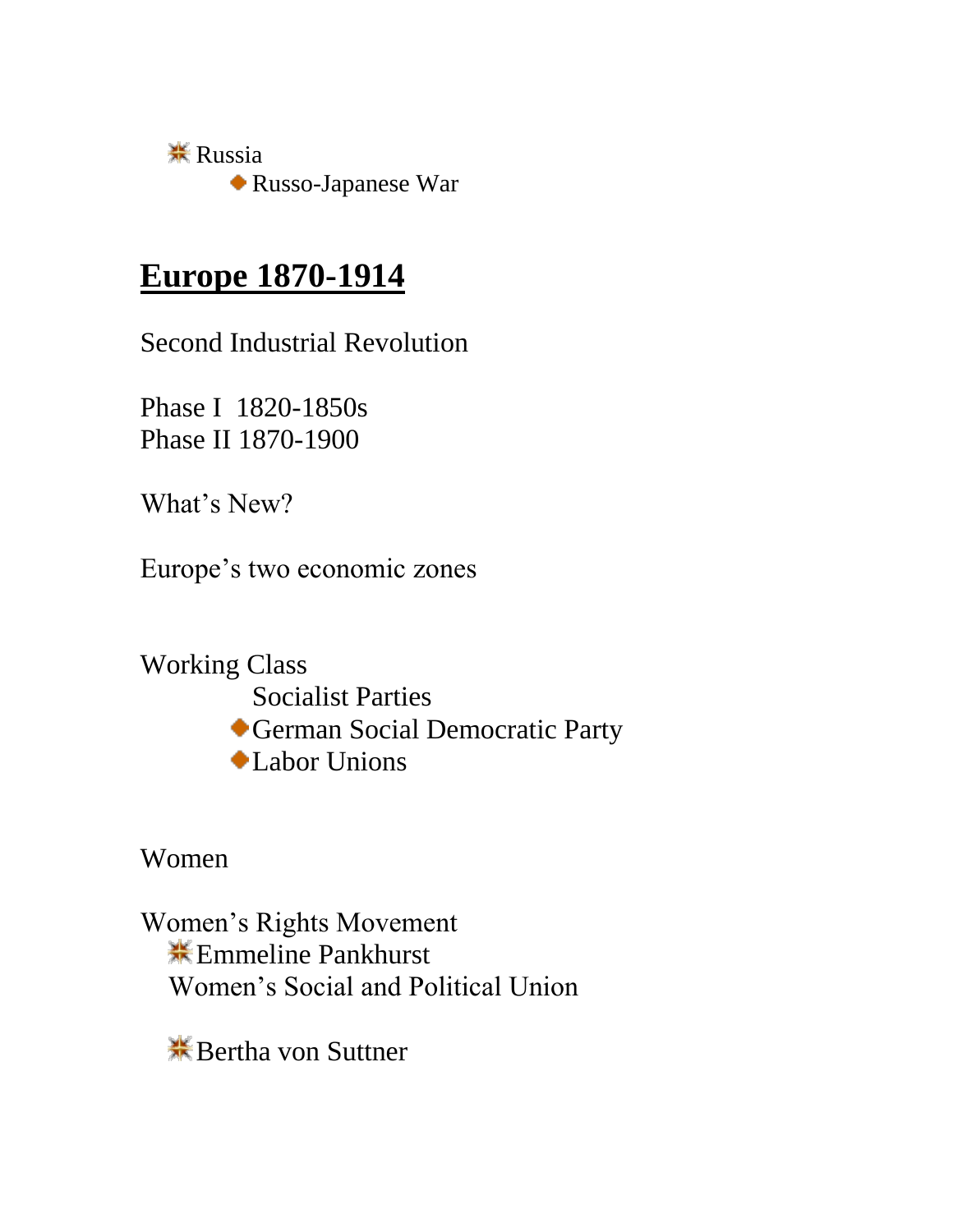Women & Birth Control Dr. Aletta Jacobs

Population Growth Urbanization

Victorian Literature **<del></del>** Charles Dicken  $\frac{1}{2}$ **Sir Arthur Conan Doyle <del></del> ⊙**Scar Wilde

German Literature **<del></del>** Franz Kafka

Art

French Impressionism Monet

Post-Impressionism Van Gogh **Expressionism** Munch **\*** German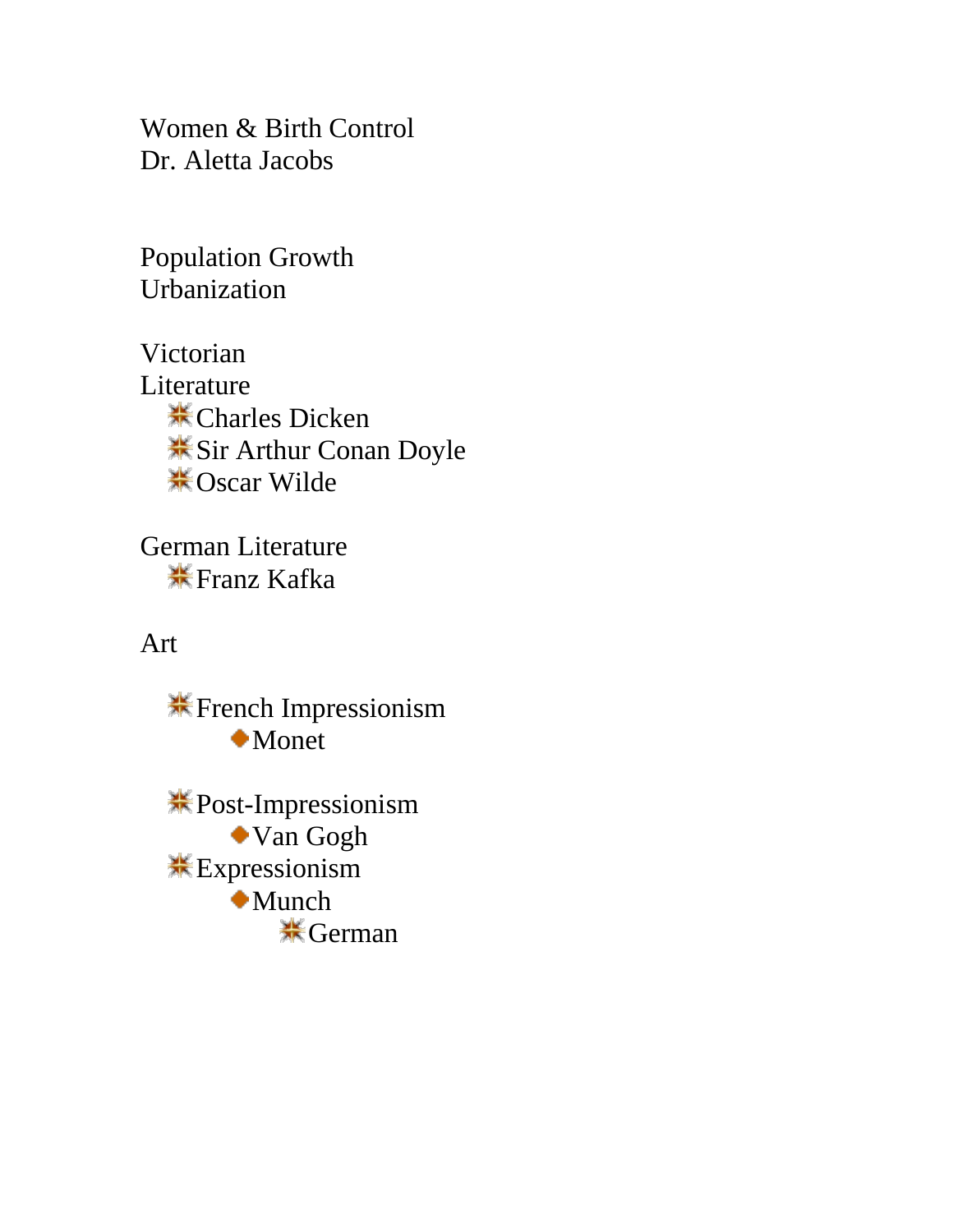# **Europe Nation-States 1870-1914 B**

Britain:

**<del></del>**€ Queen Victoria

**<del></del>**\* Disraeli **<del></del>** Gladstone

France Third Republic, 1875

Italy

II. Central & Eastern Europe

Austria-Hungary

**K** Russia Alexander III Nicholas II

**Germany** 

Autocratic empire

**K** Reichstag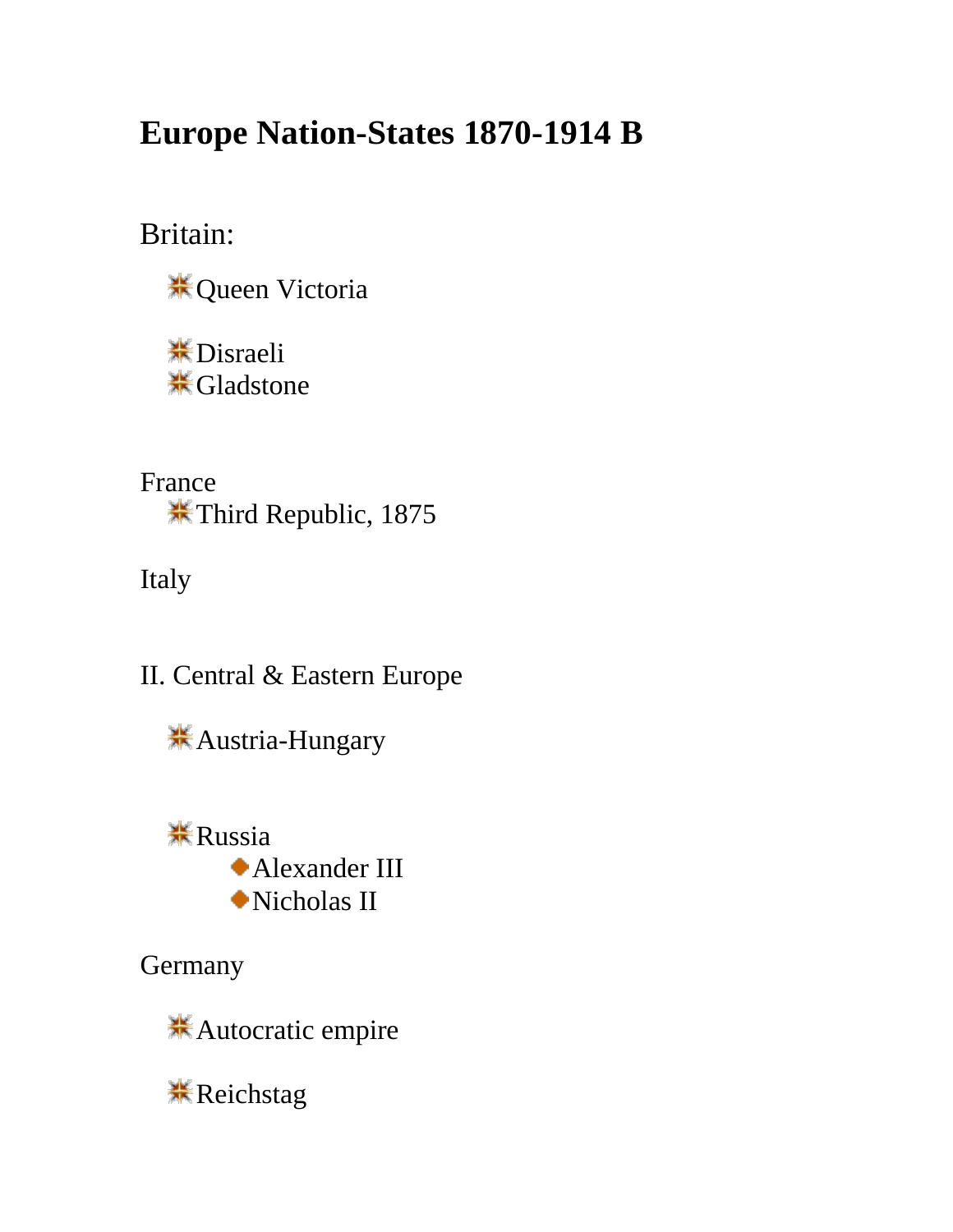

**\*\*** parties

Congress of Berlin 1878

Conference in Berlin, 1884-85

**\*** Frederick III

**K** Kaiser William II *Weltpolitik*

III. International Rivalry

Triple Alliance

Triple Entente

German Diplomacy **\***Tirpitz

**\*Morocco Crises** 

Daily Telegraph

Crisis in the Balkans, 1908-1913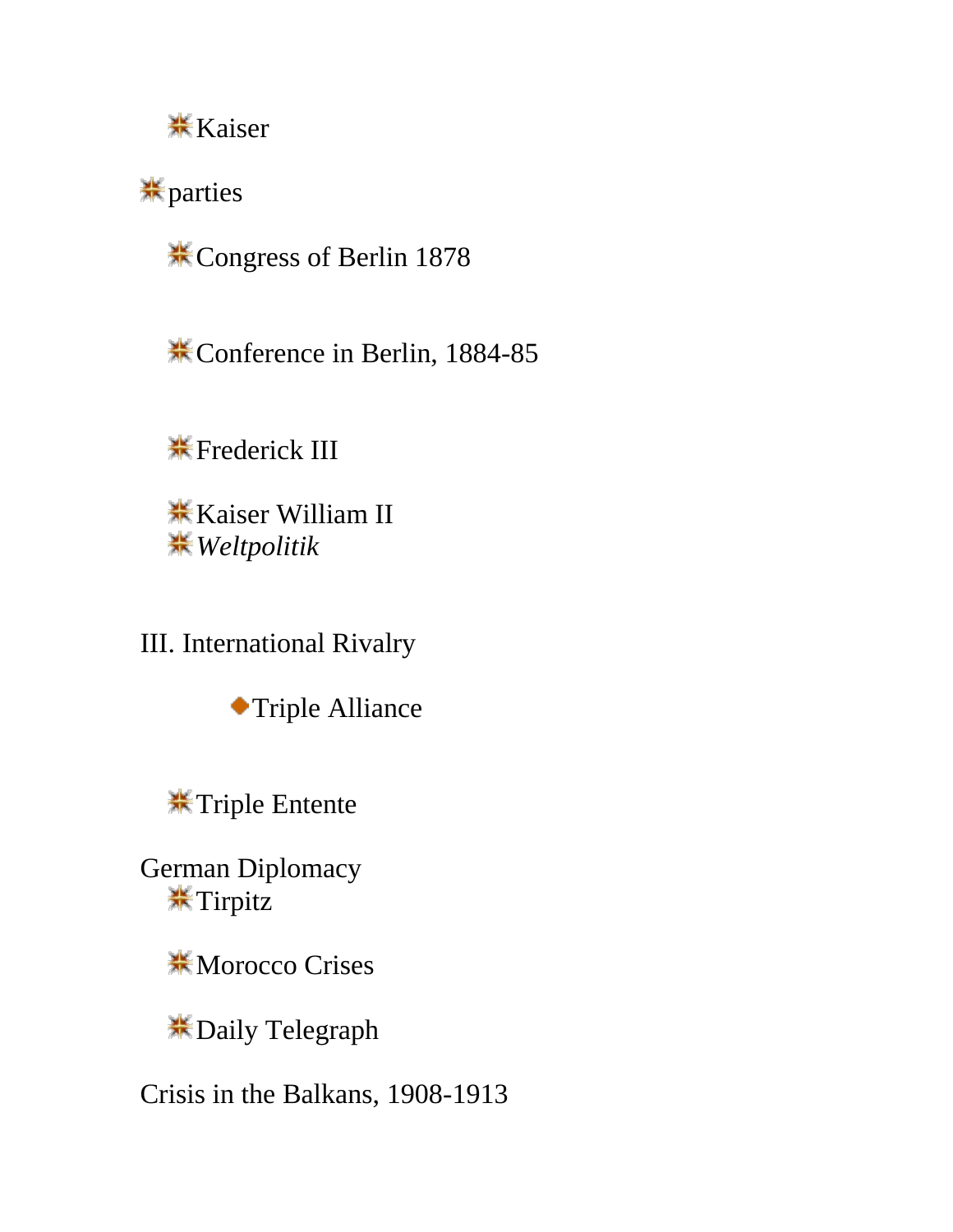1st Balkan War, 1912

2nd Balkan War, 1913

# World War I Lecture

Long term Causes

Triple Alliance Triple Entente

-

Immediate Cause Archduke Ferdinand

> **<del></del>** Black Hand **Princip**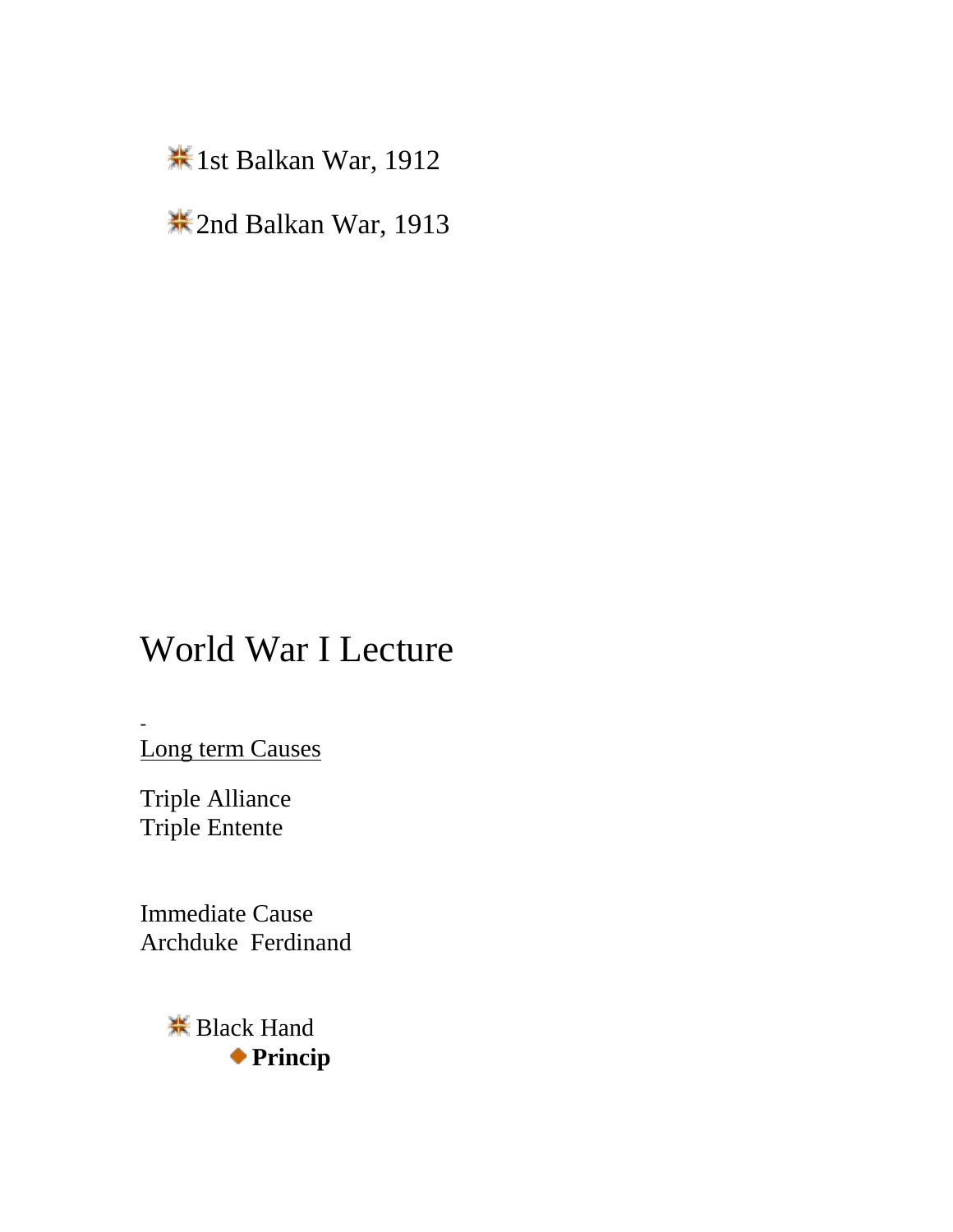Outbreak of War  $\frac{1}{2}$  Blank check **Schlieffen Plan**

**米 Central Powers** 

**<del></del>** Allies

"Great War"

War 1914-15: Stalemate

Eastern Front Tannenberg Hiddenburg, Ludendorff

Great Slaughter on Western Front 1916-17 **\*\*** Trench warfare Verdun Somme Foch

Air War "Red Baron"

Widening of the War Ottoman Empire

- **Gallipoli**
- ANZACS
- Lawrence of Arabia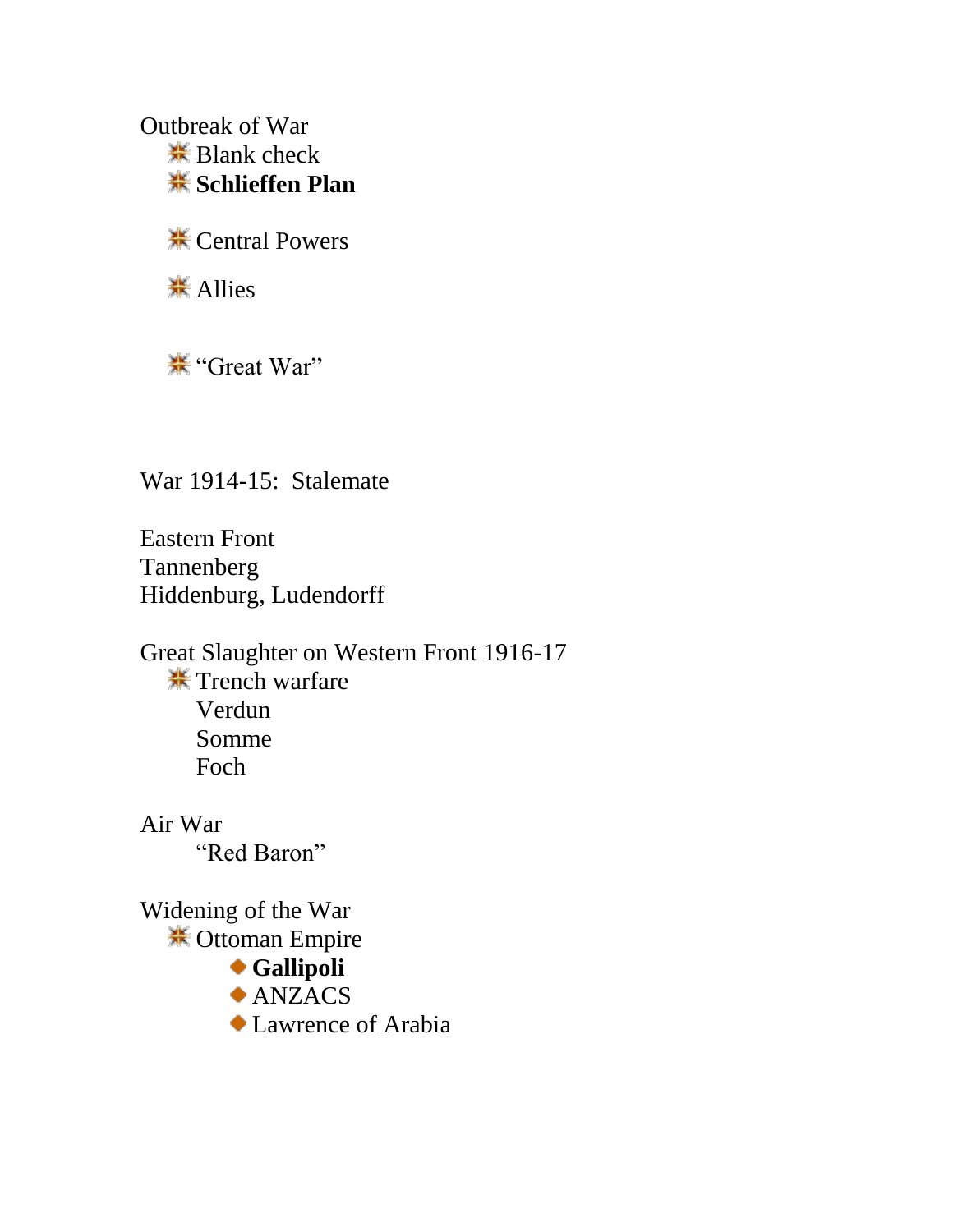US Policy 1914-17

Reasons for US involvement

submarine warfare

Zimmerman telegram

Brest-Litovsk

<del></del><del>★</del> April 1917 "war to end all wars"

War Time Propaganda

Home Front

American Expeditionary Force, AEF John Pershing

Last Year of the War **<del>☀</del>** William II **<del></del>** German Republic Armistice, November 11, 1918

**Casualties** 

US casualties 120,000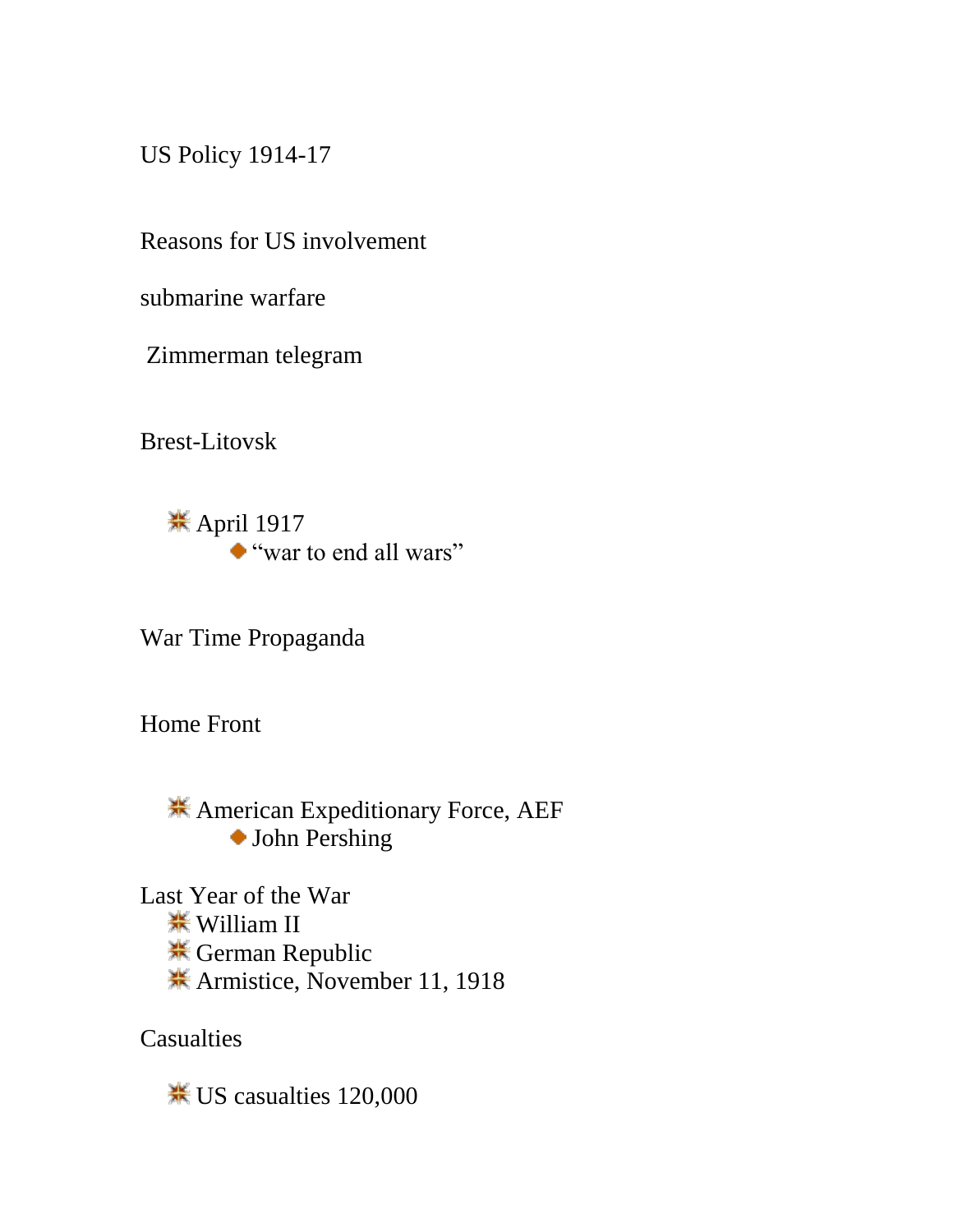World– 15-18 million Germany 2 million Russia 2 million

Wilson's Fourteen Points League of Nations

Big Four" Wilson Lloyd George Clemenceau Orlando

Treaty of Versailles League of Nations reparations war guilt clause

#### **Peace Settlement**

 $\frac{1}{2}$  New nations

Ottoman Empire end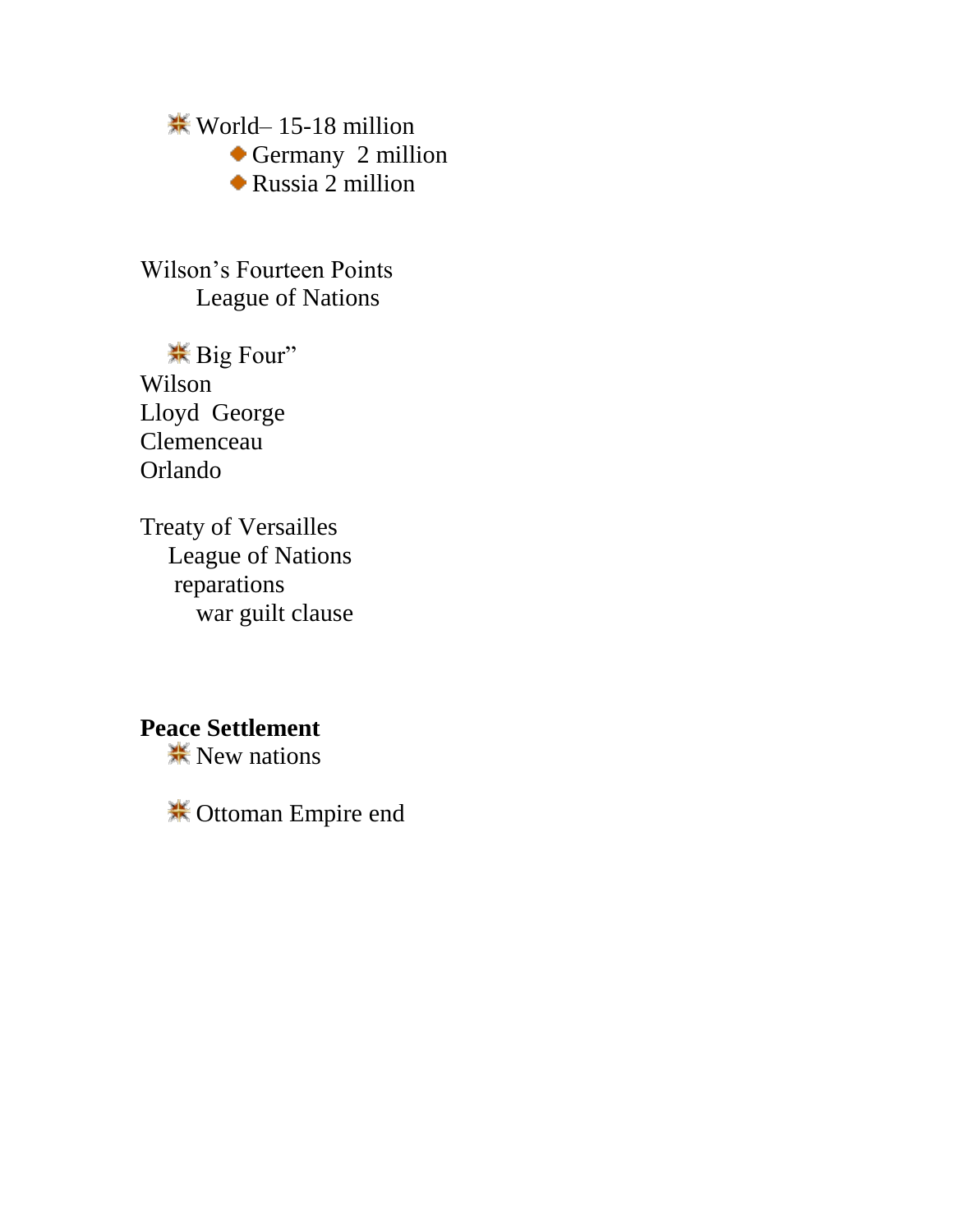# **Russian Revolution, 1917-21**

**<del></del>** Nicholas II

Rasputin

Bloody Sunday

WWI

**◆** Desertion Women's Battalion of Death

**W** March Revolution **<del></del>** Petrograd Women's March

**<del></del>** $\overline{\text{L}}$  Duma Provisional Government  $\frac{1}{2}$  Tsar abdicated Kerensky

 $\frac{1}{2}$  **Soviets** 

**※ Bolsheviks** 

Lenin

 $\frac{1}{2}$  **Soviet government** Lenin Brest-Litovsk

Civil war